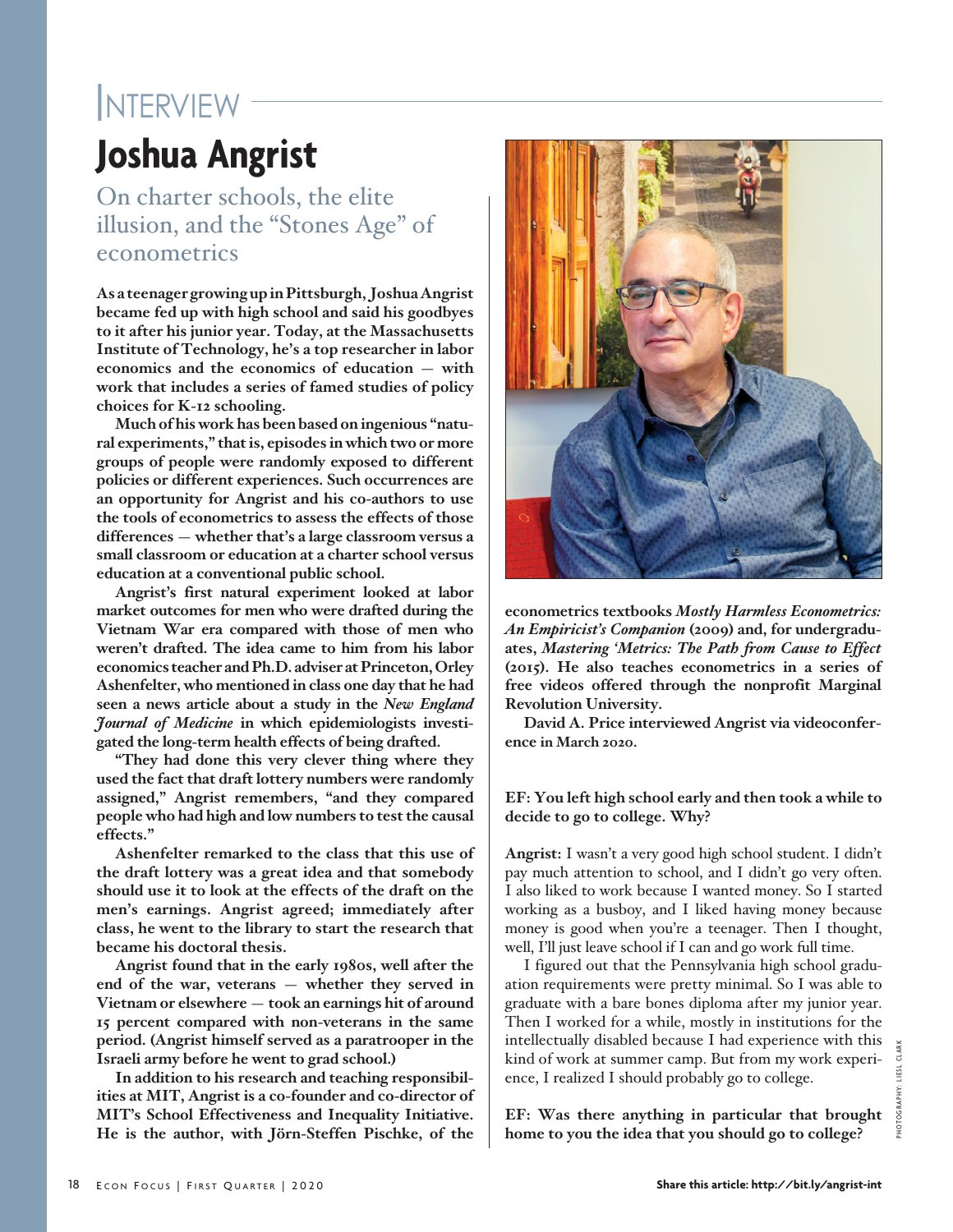**Angrist:** I saw that the work was not that interesting. And it wasn't clear where it would lead. So I got bored.

"Empiricists should work on stuff that's nearby. Then you can have some visibility into what's unique."

to just mimic whatever the Americans and British are doing. I think a better strategy is to say, "Well, what's special and interesting about where I am?"

#### **EF: At some point, you became interested in economics. How did that happen?**

**Angrist:** Because of the work I'd been doing, I thought I would go into special education, so I took a psych course. But I also took Econ 101, and I had a wonderful economics teacher, a man named Bob Piron. At least he was very much to my taste. He was funny. He was provocative. He would call on people; he would tease people. Today, I suppose he would get fired for this, but as a teacher, I try to do a version of what he did that's a little more in tune with the times.

Piron was clear as a bell, and he was challenging, and I just enjoyed the whole thing. So I thought, I want more of this. I guess there was also the fact that I did like the material and I had an affinity for it. I started taking all the econ I could get and all the math I could stomach.

I also experienced another example of the power of having good teachers. Oberlin, where I went, is a small liberal arts college. It has a good economics department and they invite their best seniors to write a thesis, so I did it. What Oberlin does that's very nice is they invite an outside examiner, somebody who is a well-known researcher. They invited Orley Ashenfelter, a labor economist at Princeton.

Not everybody wants to come to Oberlin for a few days, but Orley did that; he's that kind of person. I met him and got to know him a little bit and he took a shine to me, I was lucky, and he said, "Why don't you come to Princeton?" So after I graduated from Oberlin and after my Israeli army service, I went to graduate school at Princeton because of him and to work with him.

# **Class Size**

**EF: A lot of your recent research has focused on evaluating K-12 schools and education policies. One of your many well-known articles in this area found that limits on class size were associated with higher test scores for fourth and fifth graders in Israel. How did that work come about?** 

**Angrist:** It came out of the fact that I was living in Israel at the time and was working with Victor Lavy. He was my main collaborator while I was on the faculty at Hebrew University. Victor and I started writing papers about Israeli schools and have continued to do so ever since.

One thing I learned is that empiricists should work on stuff that's nearby. Then you can have some visibility into what's unique and try to get on to projects that other people can't do. This is particularly true for empiricists who are working outside the United States. There's a temptation

And it turned out that the Israeli school system had a lot of interesting things going on. One was that they had a rule about class size that can actually be dated back to the Talmud. Even though the details of the rule have changed, we call it Maimonides' Rule, because the biblical sage and scholar Moses Maimonides had said in the 13th century that that's what you're supposed to do.

If you're in a grade cohort of 41, they'll split your class because you're over the cap of 40; if you're in a cohort of 39, you'll stay lumped. So you get a nice natural experiment there. I think that paper is more methodologically significant than substantive in that it was one of the first of a wave of regression discontinuity studies. But we did find that larger class sizes reduced test scores. It's a story of selection bias: Larger classes are in the areas that are more densely populated, and in Israel in particular, that's urban areas and richer people.

A couple of years ago, Victor and I went back with much more data, and we replicated the Maimonides study again on Israel. In the original study, we had two years of data, from '91 and '92. But then in a study published earlier this year in *American Economic Review: Insights*, Victor and I and two of our graduate students — one from Israel, Adi Shany, and one from MIT, Jetson Leder-Luis — collected a lot more data and we reestimated the whole thing. We did not get the original finding, actually. In the newer, much larger sample, there's not much relationship, basically none, between class size and achievement.

I can't say that we actually figured out why it changed. Overall, classes have gotten smaller in Israel; maybe we're into a zone where it doesn't matter much anymore. It used to be Israeli classes were quite large, in the high 30s. Now they're more like in America. So that's one possibility. It could also be that the earlier estimates were kind of noisy and we got lucky, and when we had more precision, we didn't see anything.

So the original Maimonides finding doesn't hold up. I think there are other, more robust effects in education, like the effects of no-excuses charter schools, that have been replicated over and over by me and others. That seems more robust than the class size effect.

#### **Charter Schools and "No Excuses"**

**EF: As you point out, you found benefits to students from attending charter schools in Boston or from attending a KIPP charter school. What were the benefits, and where do they seem to have come from?**

**Angrist:** We've studied lots of charter schools. We have a research organization at MIT called SEII, the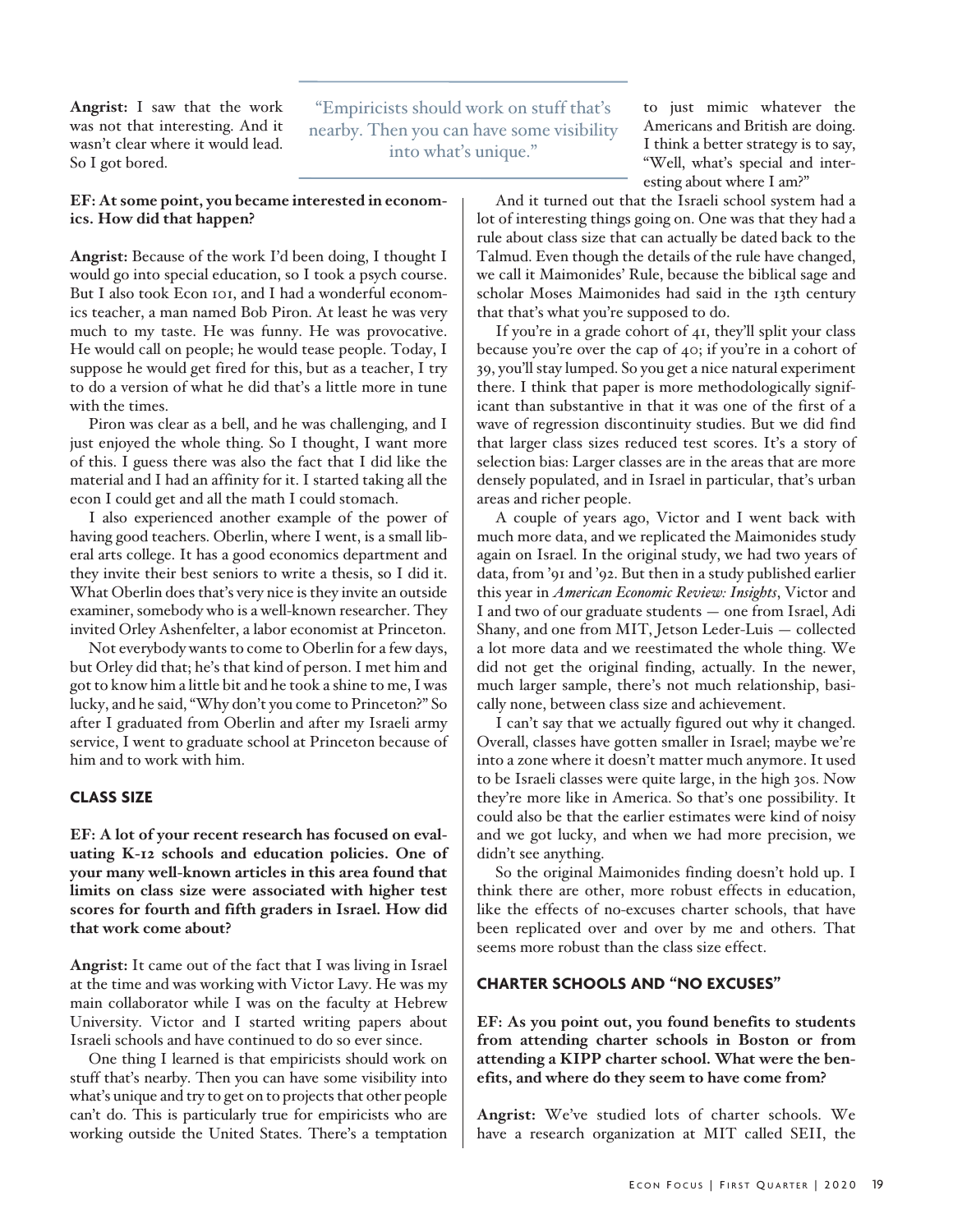School Effectiveness and Inequality Initiative, that does research on human capital. It's run by Parag Pathak, David Autor, and me. We have a K-12 division and a higher education division. The K-12 division has looked at a lot of school reform ideas: We've looked at charters of various types; we've looked at takeovers, where a low-performing public school is given over lock, stock, and barrel to an outside manager; we've looked at vouchers.

Charters of a particular type known as "no-excuses charters" are very effective. They're prevalent in large and urban districts, like Boston, New York, Washington, New Orleans, and Chicago. They serve low-income students, mostly minority, and many of them are organized in what are called charter management organizations, which are networks that are like franchises. KIPP is a big one.

And they have a model that seems to work. It's partly that they have a lot of inputs, so they have a long day and a long year. Actually, my daughter teaches at one, so we always have to plan our vacation around the fact that she starts teaching Aug. 1, a full month ahead of the traditional schools. She has very long workdays: Her day starts early, ends late, and in the evenings, she's on the phone with parents. Her experience is representative.

Some other things that set no-excuses charters apart are that they emphasize traditional reading and math, they have an emphasis on discipline and comportment, they have low-stakes rewards, they use data intensively, they observe the teachers quite often, and they give the teachers a lot of feedback. They also tend to target standardized tests because that's part of their accountability system.

But there are other charters that aren't nearly as good. Some of them are bad, at least as far as achievement goes. We have a paper on Massachusetts charters that shows that the suburban charters that are not in this no-excuses paradigm tend to take middle-class and upper middle-class children and reduce their achievement. It's not visible to the parents, because basically everybody does OK, but if you use the charter admissions lotteries to estimate causal effects, you get a negative effect.

#### **EF: Does your work and the work of your colleagues tell us anything about where the gains are coming from?**

**Angrist:** It seems to be a mix of things. The practices of the no-excuses schools are highly correlated, so you don't really get one-at-a-time randomization, even when

# **Joshua Angrist**

#### ➤ **Present Positions**

Ford Professor of Economics, Massachusetts Institute of Technology Co-Director, MIT School Effectiveness and Inequality Initiative

#### ➤ **Selected Additional Affiliations**

Research Associate, National Bureau of Economic Research Instructor, Marginal Revolution University

#### ➤ **Selected Past Positions**

Associate Professor of Economics, Massachusetts Institute of Technology (1996-1998); Associate Professor of Economics, Hebrew University (1995- 1996); Senior Lecturer in Economics, Hebrew University (1991-1995); Assistant Professor of Economics, Harvard University (1989-1991)

#### ➤ **Education**

Ph.D. (1989), Princeton University; B.A. (1982), Oberlin College

admissions are randomized. We do see that it's not enough just to have more instruction time. It looks like other things are important too. It isn't the level of traditional resources, though; for instance, their classes are not smaller. And it isn't peer effects. Mostly the kids in these schools come in as very low achieving.

## **EF: Have you looked at college completion?**

**Angrist:** We've looked at longer-term outcomes related to college completion, but it's a work in progress because you have to wait a long time. Many of the students we study are going to middle school, then they have to go to high school, then they have to get into college. We have a paper on Boston charter effects on college enrollment and persistence. We're working on extending that.

## **EF: Are there problems with assessing schools' success on the basis of achievement scores?**

**Angrist:** The main problem might be teaching to the test and that's at the expense of something else. I'm not too worried about that, because what we show in our paper is that schools that boost test scores tend to boost college. And we think college is unambiguously good.

We're not the only ones to link achievement value-added with longer-term outcomes. Raj Chetty has some work on that where it's pretty convincing that if you go to a school that boosts achievement, you're going to have higher earnings, for example. But our holy grail here is to get data on longer-term outcomes, like earnings. And I think we will.

**EF: You've also found, with co-authors, that takeovers of public schools in New Orleans and Boston led to substantial gains for students. How did you determine this, and why were the schools more effective after the takeovers?**

**Angrist:** The charter world has many variations. The most common charter model is what we call a startup — somebody decides they want to start a charter school and admits kids by lottery. But an alternative model is the takeover. Every state has an accountability system with standards that require schools to meet certain criteria. When they fail to meet these standards, they're at risk of intervention by the state. Some states, including Massachusetts, have an intervention that involves the public school essentially being taken over by an outside operator.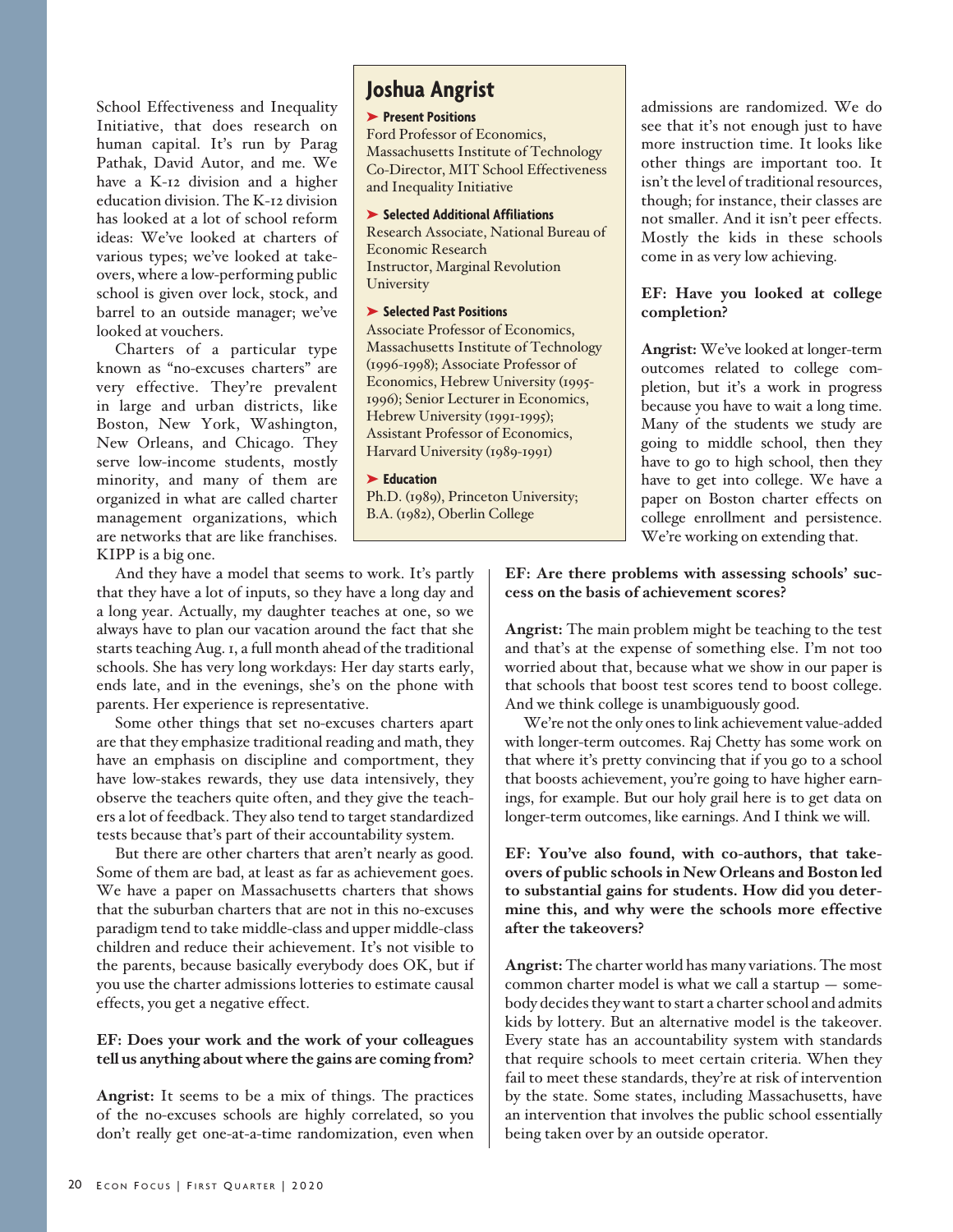Boston had takeovers. And New Orleans is actually an all-charter district now, but it moved to that as individual schools were being taken over by charter operators.

That's good for research, because you can look at schools that are struggling just as much but are not taken over or are not yet taken over and use them as a counterfactual. The reason that's important is that people say kids who apply to the startups are self-selected and so they're sort of primed to gain from the charter treatment. But the way the takeover model works in Boston and New Orleans is that the outside operator inherits not only the building, but also the existing enrollment. So they can't cherry-pick applicants. What we show is that successful charter management organizations that run successful startups also succeed in takeover scenarios.

#### **The Elite Illusion**

**EF: You've looked at the question of how much peers matter. Many parents obviously seek schools where they believe their children will have higher-quality peers, whatever they may mean by that term. You and your co-authors have looked at Boston and New York City selective public schools, and you concluded that peer effects don't seem to matter much. Why is that?** 

**Angrist:** I'm always beating that drum. I think people are easily fooled by peer effects. Parag, Atila Abdulkadiroglu, and I call it "the elite illusion." We made that the title of a paper. I think it's a pervasive phenomenon. You look at the Boston Latin School, or if you live in Northern Virginia, there's Thomas Jefferson High School for Science and Technology. And in New York, you have Brooklyn Tech and Bronx Science and Stuyvesant.

And so people say, "Look at those awesome children, look how well they did." Well, they wouldn't get into the selective school if they weren't awesome, but that's distinct from the question of whether there's a causal effect. When you actually drill down and do a credible comparison of students who are just above and just below the cutoff, you find out that elite performance is indeed illusory, an artifact of selection. The kids who go to those schools do well because they were already doing well when they got in, but there's no peer effect from being exposed to higher-achieving peers.

We also have papers where we show that the elite illusion is not just a phenomenon relevant for marginal kids. This is in response to an objection that goes, "If you're the last kid admitted to Stuyvesant, it's not good for you because you're not strong enough." We can refute that with some of our research designs.

## **EF: Are there other school situations where you think peer effects might turn out to be more important?**

**Angrist:** There might be, but a lot of the evidence that I

find compelling goes the other way. I teach undergrad and grad econometrics, and one of my favorite examples for teaching regression is a paper by Alan Krueger and Stacy Dale that looks at the effects of going to a more selective college. It turns out that if you got into MIT or Harvard, it actually doesn't matter where you go. Alan and Stacy showed that in two very clever, well-controlled studies. And Jack Mountjoy, in a paper with Brent Hickman, just replicated that for a much larger sample. There isn't any earnings advantage from going to a more selective school once you control for the selection bias. So there's also an elite illusion at the college level, which I think is more important to upper-income families, because they're desperate for their kids to go to the top schools. So desperate, in fact, that a few commit criminal fraud to get their kids into more selective schools.

A theme of my work is that there's a lot of selection bias in simple comparisons. It's good to be skeptical of all strong empirical relationships and ask yourself and others, "Is that statistical connection really a causal effect, or is it just telling me something about the process that generates access to this school or whatever it is?" And the process that generates access to selective colleges and universities is kind of designed to mislead you. People who get into selective colleges and universities are picked because they're people who are likely to be smart and successful.

# **Technology in the Classroom**

**EF: Going back to K-12, you did research with Victor Lavy on the effect of computer-aided instruction in Israel.**

**Angrist:** Now computer-aided instruction is all the rage personalized learning, using a lot of technology in the classroom. Victor and I had an early paper on the effects of that, taking advantage of something that happened in Israel.

# **EF: You found that the expected benefits didn't come to pass and that for some grades the effects were even negative. Any thoughts as to what happened?**

**Angrist:** I'm skeptical of computer-aided instruction. I don't allow any electronics in my classroom. No laptops, no phones of course. They're a huge distraction.

That's actually been shown in a randomized trial by one of my former students, Kyle Greenberg, who's now a professor at West Point. West Point is a college like any other; it has some special features, but they teach college courses and they teach a lot of economics. Kyle and two of his colleagues did a randomized trial on allowing laptops and iPads in the classroom, and the treatment effect of that is a big negative effect.

Another example of that is laptops. The One Laptop per Child program was promoted by people in MIT's Media Lab, and they raised a lot of money for it. Eventually, the